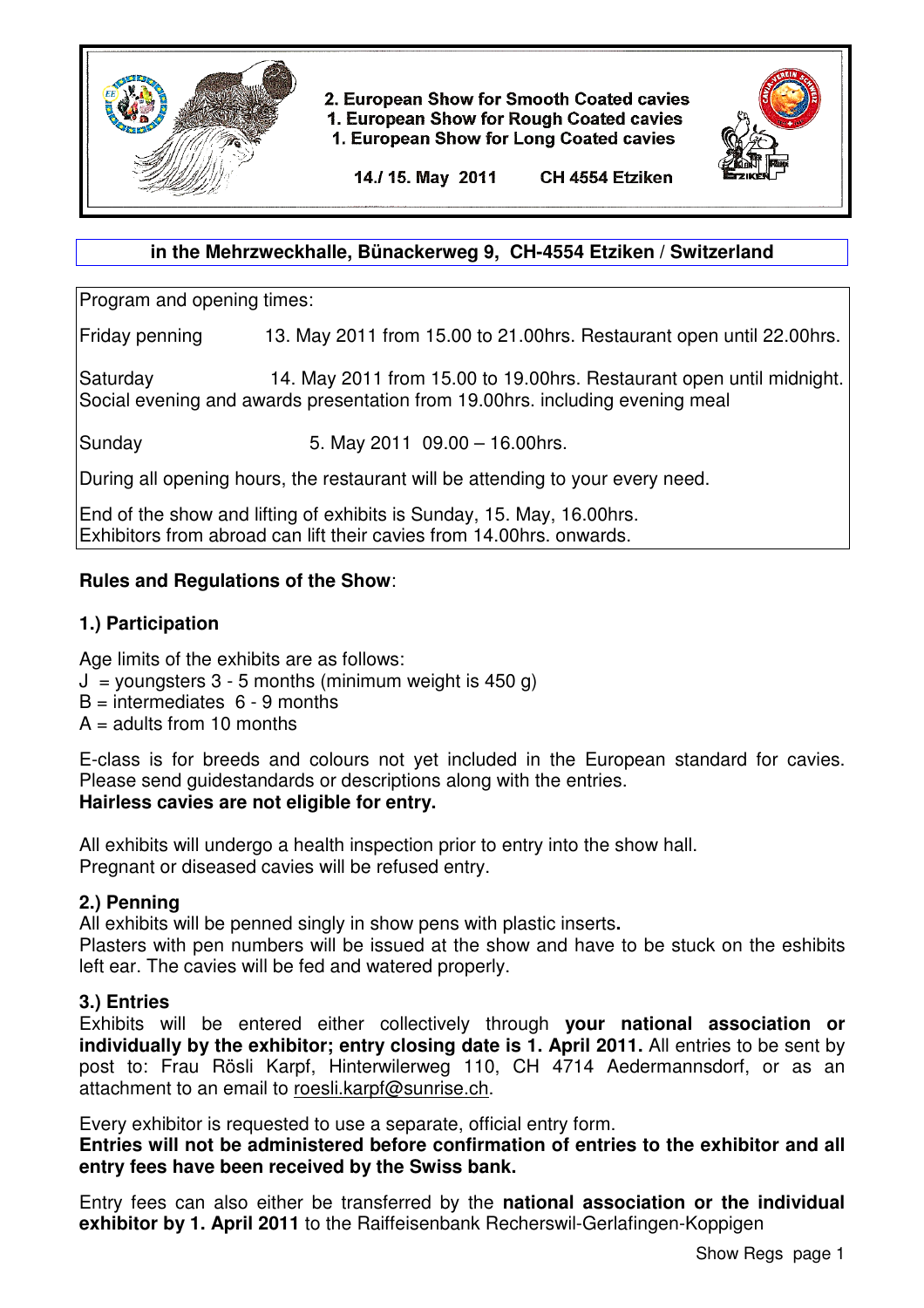CH-4565 Recherswil. All money transfers are made out to: **Cavia-Verein Schweiz** in CH francs: Account no. 61355.23 IBAN Nr: CH39 8097 1000 0061 3552 3 / CHF Swift Nr: RAIFCH22 or

**Cavia-Verein Schweiz** in euros

Account no. 61355.29 IBAN Nr: CH71 8097 1000 0061 3552 9 / EUR Swift Nr: RAIFCH22

Enty fees are as follows:

| Catalogue – obligatory (1 per household) $\in$ 4.00 / CHFr. 6.- |  |
|-----------------------------------------------------------------|--|

#### **4.) Judging**

Judging will start on Saturday at **07.00am** by EE judges using the European standard. Exhibitors have access to the hall during judging, although they have to steer clear of the judging tables.

All exhibits will be stewarded by official stewards only; longhair exhibitors are allowed to prepare their own exhibits for the judge, but the animals will be taken to the table by the official stewards.

#### **5.) Awards**

5.a) The European Association (EE) will donate one European medal in each Breedspecific European show.

5.b) The minimum requirement for winning a European Champion title is that there are at least 12 cavies entered from 2 countries.

5.c) The following awards will be available:

"Best Male and Best Female" of the smooth coated, rough coated and long coated breeds. These will also secure the European Champion title.

5.d) Further European Champions will be awarded in individual breeds, sexes and/or colours if the requisites as under 5.b are met.

5.e) The show organisers will further donate a "Breeders Special" prize in each Breedspecific show; this special will be won by the exhibitor that has shown the best four exhibits.

All European Champions will receive a Certificate as well as a Gold rosette.

### **Minimum points' total for the European Champion title = 94 points.**

5.f) Each judge has further specials to award.

5.g) The title "Juvenile European-Champion" is awarded when a minimum of 10 exhibits from juvenile exhibitors have been entered from at least two countries. The Best of Breed (irrelative of its sex) will win a Certificate and a Gold rosette.

If there are at least 10 exhibits in one breed, colour and/or sex, the Best Male exhibit as well as the Best Female will be awarded the "Juvenile European-Champion" title and win a Certificate and a Gold rosette.

The exhibit placed second and third may be awarded a Silver or Bronze rosette respectively.

### **Minimum points' total for the Juvenile European Champion title = 94 points.**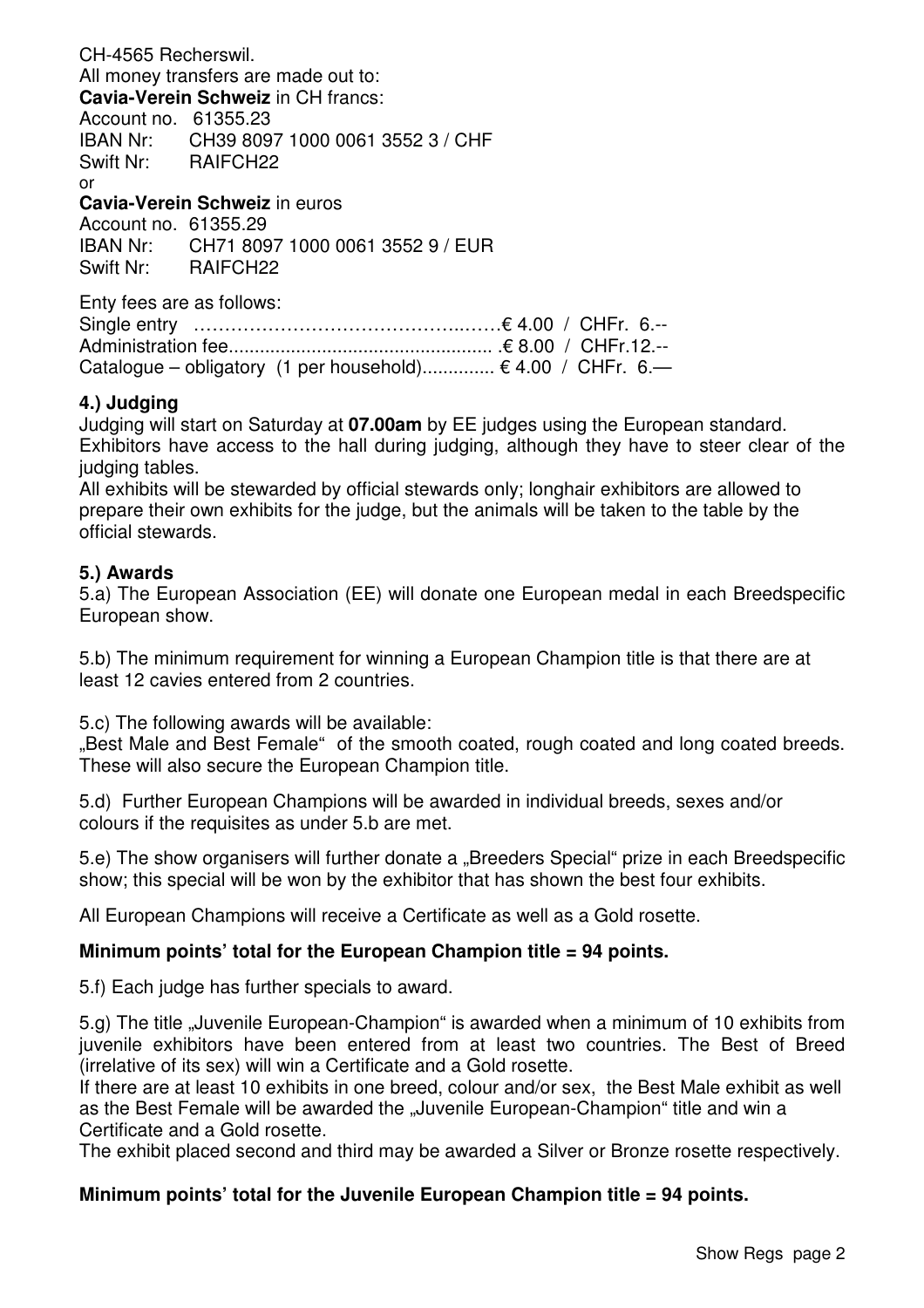5.h) Every exhibitor will receive an exhibitor's souvenir.

5.i) The awards ceremony will take place during the Social evening after 7pm on the Saturday evening.

No specials will be sent out by post.

# **6.) Selling of Exhibits**

The selling of exhibits is free and entirely orchestrated by the exhibitor; however, such exhibits cannot be lifted until Sunday afternoon between 2pm and 4pm.

# **7.) For Sale section**

The Cavia-Verein will run a For Sale section for cavies that are not in the show and not judged.

Only exhibitors in the main show are allowed to enter sale stock in the For Sale section. All sale stock must be at least 300 gr. in weight and in obvious good health.

Sale stock has to be entered on the official entry form also by 1. April 2011 (pen reservation). Each pen may house 1 adult cavy or 2-3 same sex youngsters.

There will be a fee of  $\epsilon$  2.00 /Fr. 3.—per cavy that is put in the For Sale section. The For Sale fees have to be paid at the same time as the entry fees. There will be no refund for absent For Sale cavies.

The buyer will pay  $\epsilon$  2.00 /Fr. 3.—provision to the show organisers for each cavy bought.

For Sale cards will be available from the show organisers and can be filled in by the seller at the start of the show.

The purchaser can take the bought cavy instantly after a cash sale.

The sale price will be paid out to the seller immediately.

# **8.) General Rules**

Exhibits can only be taken out of the pen after permission has been obtained from the show organisers. It is forbidden to attach any personal objects or advertising to the show pens.

# **9.) Liability**

In the event that the show has to be cancelled by e.g. fire, high winds, criminal damage, order of the veterinary police or strike action, no claims for damages can be made.

# **10.) Social Evening and Awards Presentation**

Banquet – Entertainment

Price inclusive of evening meal, but excluding drinks is  $\epsilon$  25.00 / Fr. 38.— per head. We extend a cordial welcome to all exhibitors; please pay all costs with the entry fees.

# **11.) Official Opening and Ice breaker**

The official opening will take place on Saturday, 14. May 2011 at 17.00hrs. in the events centre to which all honorary guests, exhibitors and show organisers are invited.

# **12.) Adverts in the Show catalogue**

All exhibitors are given the chance to place an advert in the show catalogue at a reduced price.

Prices:

| $\triangleright$ Advert | - Full page A5 black/white                                               | € 60 / Fr. 90.— |  |
|-------------------------|--------------------------------------------------------------------------|-----------------|--|
| $\triangleright$ Advert | $\frac{1}{2}$ page A5 black/white (landscape)                            | € 35 / Fr. 50.— |  |
| $\triangleright$ Advert | - $\frac{1}{4}$ page A5 black/white (landscape/portrait) € 20 / Fr. 30.— |                 |  |

Adverts can be ordered and paid for with the entries. Please include all artwork.

# **13.) Accommodation**